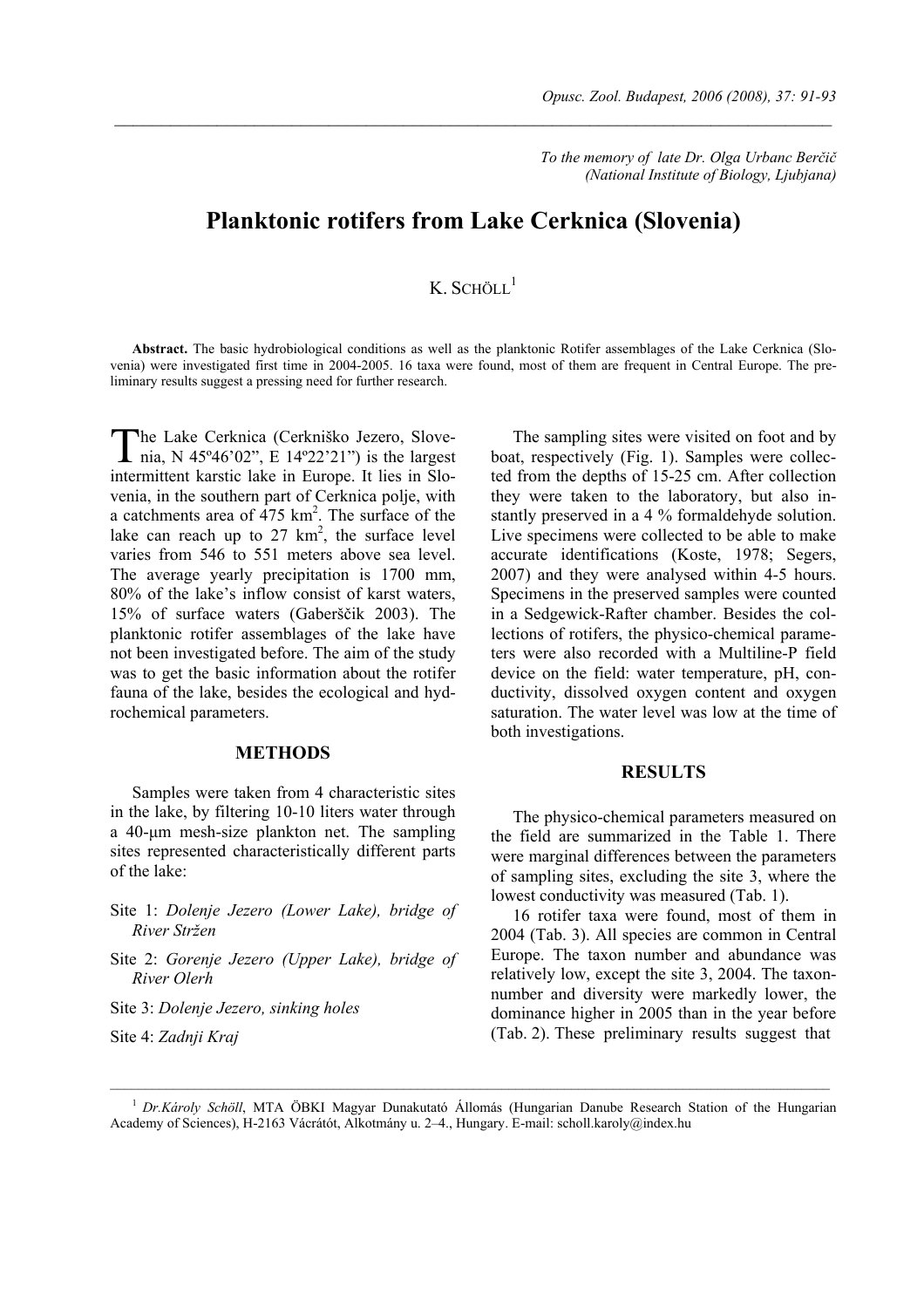

**Figure. 1**. Rotifer sampling from site 1

the Lake Cerknica has diverse and colorful rotifer assemblages, which call for a further, particular investigation.

**Acknowledgements.** This survey is supported by the National Office for Research and Technology, Hungary and by the Ministry of Education, Science and Sport, Republic of Slovenija, trough the bilaterial project UMFB-00455/2005. The author is thankful to Prof. Alenka Gaberščik (Department of Biology, Univerity of Ljubjana, Slovenia).

### **REFERENCES**

- GABERŠČIK, A. (ed.)(2003): *Jezero, ki izginja. Monografija o Cerkniskem jezeru*. Drustvo Ekologov Slovenije, Ljubjana, pp. 333.
- KOSTE, W. (1978): *Rotatoria. Die Rädertiere Mitteleuropas*. Gebrüder Borntraeger, Berlin, Stuttgart, pp. 674.
- SEGERS, H. (2007): Annotated checklist of the rotifers (Phylum Rotifera), with notes on nomenclature, taxonomy and distribution. *Zootaxa* 1564: 1–104.

| Date                          |      | 10.09.2004 |       |       | 29, 06, 2005 |      |  |
|-------------------------------|------|------------|-------|-------|--------------|------|--|
| <b>Site</b>                   |      |            |       |       |              |      |  |
| Temperature $(^{\circ}C)$     | 18.6 | 19.3       | 18.9  | 21.5  | 14.1         | 21.9 |  |
| pH                            | 7.4  | 7.7        | 8.0   | 79    | 7.8          | 74   |  |
| Conductivity $(\mu S/cm)$     | 497  | 475        | 339   | 429   | 478          | 478  |  |
| Oxygen concentration $(mg/L)$ | 5.86 | 14.53      | 9.13  | 9.15  | 8.07         | 3.61 |  |
| Oxygen saturation $(\% )$     | 63.1 | 166.9      | 104.3 | 110.2 | 84.0         | 42.6 |  |

**Table 1.** Physical-chemical parameters measured on the field

**Table 2.** Ecological parameters

| Year                    |      | 2004 |       | 2005 |      |      |  |
|-------------------------|------|------|-------|------|------|------|--|
| <b>Site</b>             |      | 2    |       |      |      |      |  |
| Taxa S                  |      | 6    | 9     | 2    | 2    | 3    |  |
| Individuals $10 L^{-1}$ | 125  | 120  | 12750 | 100  | 50   | 100  |  |
| Dominance D             | 0,2  | 0,19 | 0,34  | 0,63 | 0,5  | 0,38 |  |
| Shannon H               | 1,60 | 1,73 | 1,42  | 0,56 | 0,69 | 1,04 |  |
| Evenness                |      | 0,94 | 0,46  | 0,88 |      | 0,94 |  |
| Equitability J          |      | 0,97 | 0,65  | 0,81 |      | 0,95 |  |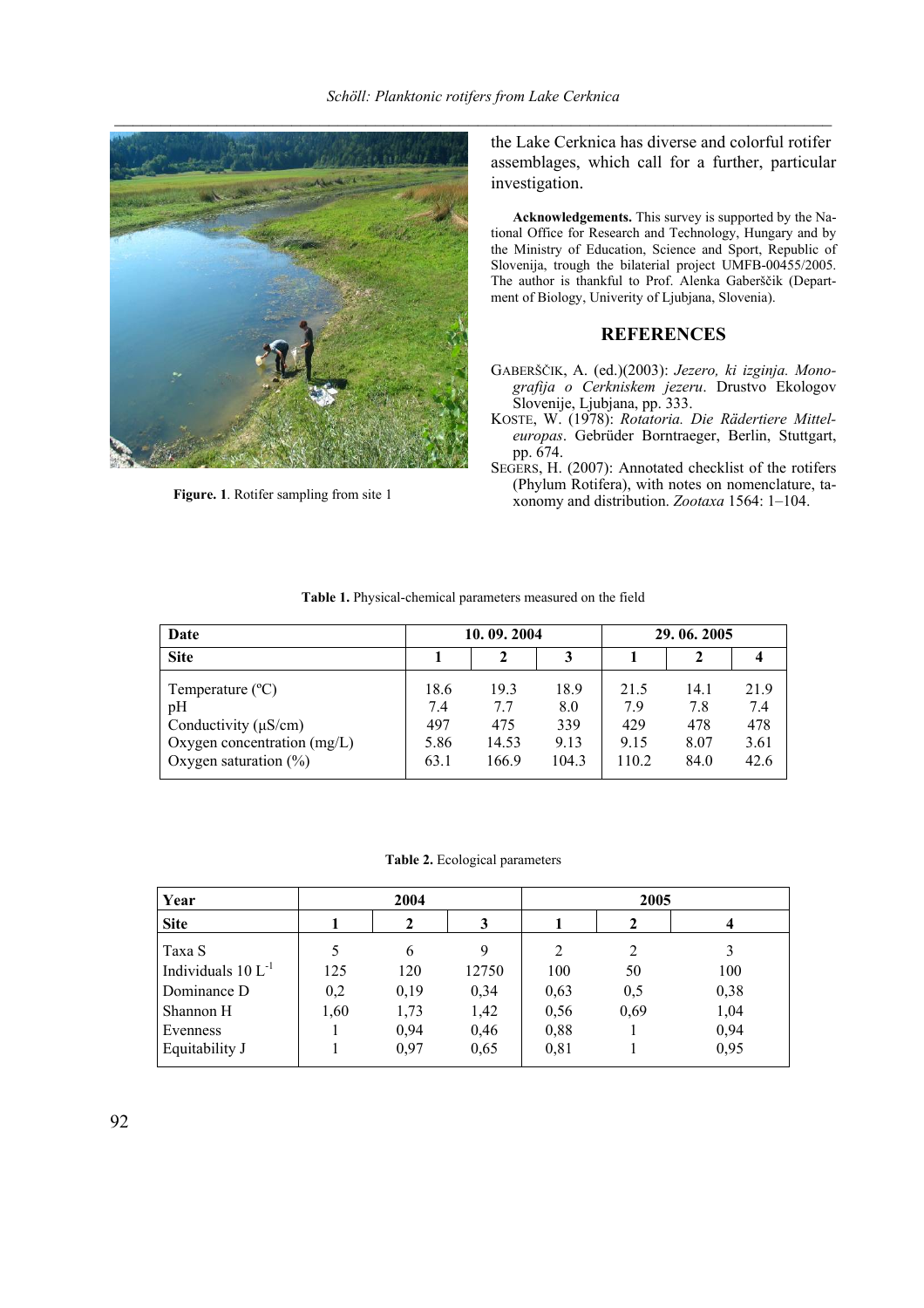| Year                                          | 2004     |                  | 2005     |          |          |                         |
|-----------------------------------------------|----------|------------------|----------|----------|----------|-------------------------|
| <b>Lake Cerknica</b>                          | 1        | $\mathbf{2}$     | 3        | 1        | 2        | $\overline{\mathbf{4}}$ |
| Brachionus angularis angularis Gosse, 1851    | $\theta$ | $\boldsymbol{0}$ | 525      | 75       | $\theta$ | 50                      |
| Bdelloidea sp.                                | 25       | $\theta$         | 25       | $\theta$ | $\theta$ | $\Omega$                |
| Hexarthra mira (Hudson, 1871)                 | $\theta$ | $\theta$         | 50       | $\Omega$ | $\Omega$ | $\Omega$                |
| Keratella cochlearis cochlearis (Gosse, 1851) | $\theta$ | $\theta$         | 1700     | 25       | $\theta$ | $\theta$                |
| K. cochlearis macracantha (Lauterborn, 1900)  | $\theta$ | $\theta$         | 6825     | $\theta$ | $\theta$ | $\theta$                |
| K. quadrata quadrata (O. F. Müller, 1786)     | $\theta$ | $\theta$         | 50       | $\Omega$ | $\theta$ | $\theta$                |
| Lepadella ovalis (O. F. Müller, 1786)         | $\theta$ | 15               | $\theta$ | $\theta$ | $\theta$ | 25                      |
| L. patella (O. F. Müller, 1773)               | $\theta$ | 15               | $\theta$ | $\theta$ | 25       | 25                      |
| Polyarthra dolichoptera Idelson, 1925         | $\theta$ | $\theta$         | 1250     | $\theta$ | $\theta$ | $\Omega$                |
| P. longiremis Carlin, 1943                    | 25       | 15               | 1825     | $\Omega$ | $\Omega$ | $\Omega$                |
| Scaridium longicaudum (O. F. Müller, 1786)    | 25       | $\theta$         | $\theta$ | $\Omega$ | $\Omega$ | $\theta$                |
| Squatinella rostrum (Schmarda, 1846)          | $\theta$ | 15               | $\theta$ | $\Omega$ | $\theta$ | $\theta$                |
| Synchaeta tremula (O. F. Müller, 1786)        | $\theta$ | 30               | $\theta$ | $\theta$ | $\theta$ | $\theta$                |
| Testudinella patina (Hermann, 1783)           | 25       | $\theta$         | $\theta$ | $\Omega$ | $\theta$ | $\theta$                |
| Trichocerca birostris (Minkiewitz, 1900)      | 25       | $\theta$         | 500      | $\theta$ | $\theta$ | $\theta$                |
| Trichotria pocillum (O. F. Müller, 1776)      | $\theta$ | 30               | $\theta$ | $\Omega$ | 25       | $\theta$                |
| <b>Total abundance:</b>                       | 125      | 120              | 12750    | 100      | 50       | 100                     |

**Table 3.** Quantitative data of rotifers (ind./10 L)